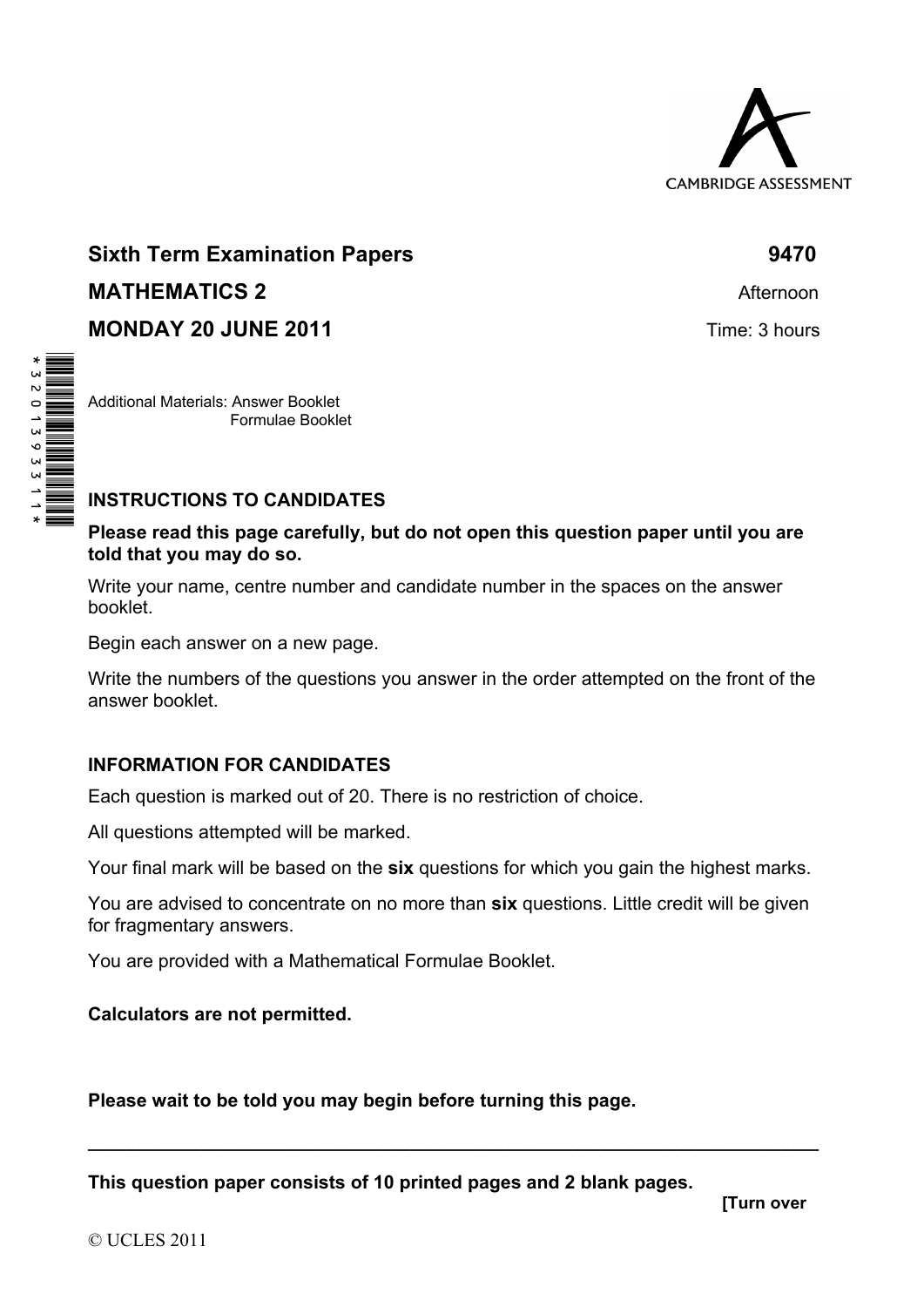# **Section A: Pure Mathematics**

**1** (i) Sketch the curve  $y = \sqrt{1-x} + \sqrt{3+x}$ . Use your sketch to show that only one real value of *x* satisfies

$$
\sqrt{1-x} + \sqrt{3+x} = x+1
$$

and give this value.

**(ii)** Determine graphically the number of real values of *x* that satisfy

$$
2\sqrt{1-x} = \sqrt{3+x} + \sqrt{3-x} \; .
$$

Solve this equation.

**2** Write down the cubes of the integers 1, 2, *. . .* , 10 . The positive integers  $x, y$  and  $z$ , where  $x \leq y$ , satisfy

$$
x^3 + y^3 = kz^3,
$$
 (\*)

where *k* is a given positive integer.

(i) In the case  $x + y = k$ , show that

$$
z^3 = k^2 - 3kx + 3x^2.
$$

Deduce that  $(4z^3 - k^2)/3$  is a perfect square and that  $\frac{1}{4}k^2 \leq z^3 < k^2$ . Use these results to find a solution of  $(*)$  when  $k = 20$ .

(ii) By considering the case  $x + y = z^2$ , find two solutions of (\*) when  $k = 19$ .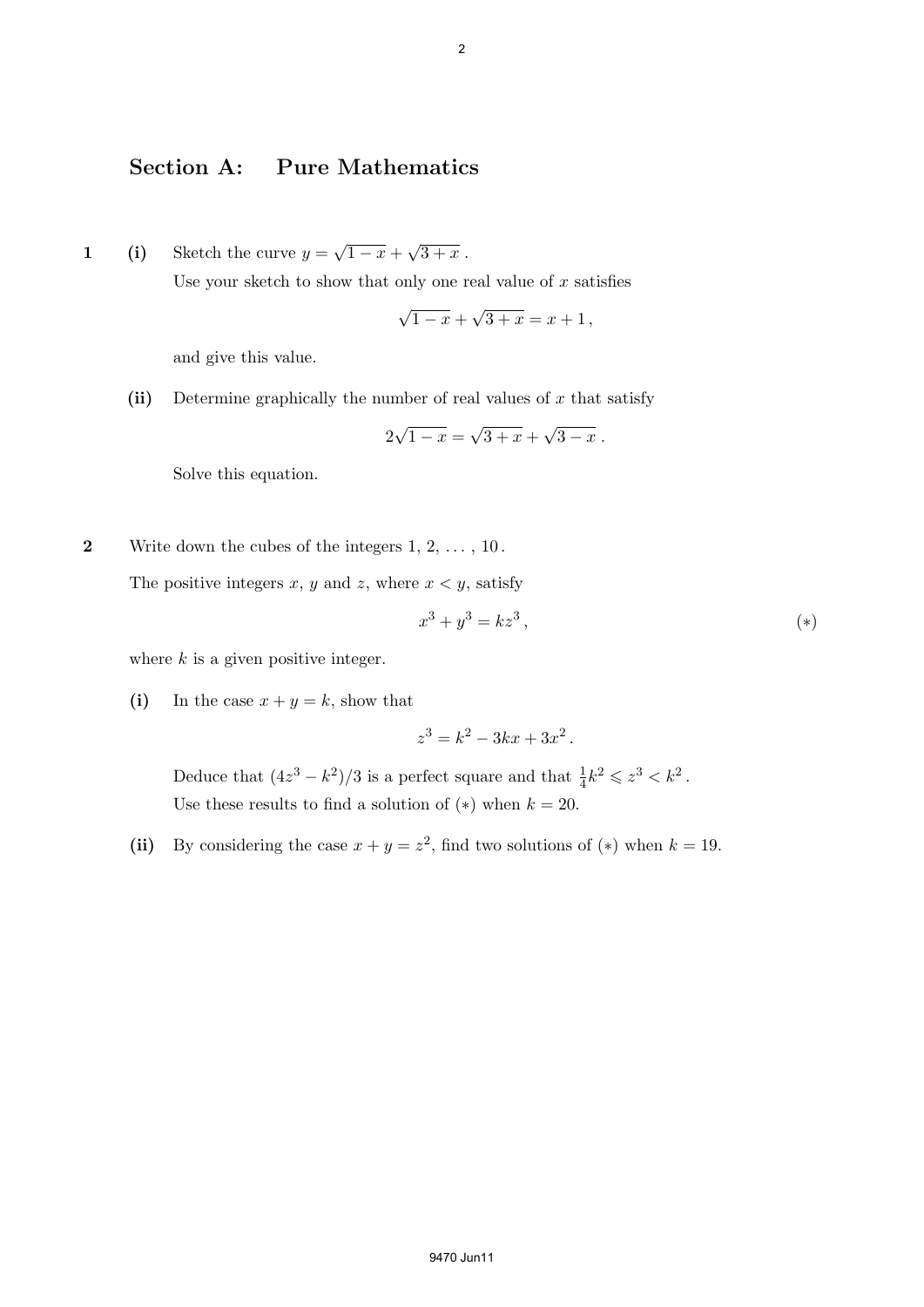- **3** In this question, you may assume without proof that any function f for which  $f'(x) \ge 0$  is *increasing*; that is,  $f(x_2) \geq f(x_1)$  if  $x_2 \geq x_1$ .
	- (i) (a) Let  $f(x) = \sin x x \cos x$ . Show that  $f(x)$  is increasing for  $0 \le x \le \frac{1}{2}$  $\frac{1}{2}\pi$  and deduce that  $f(x) \geqslant 0$  for  $0 \leqslant x \leqslant \frac{1}{2}$  $rac{1}{2}\pi$ .

(b) Given that 
$$
\frac{d}{dx}(\arcsin x) \ge 1
$$
 for  $0 \le x < 1$ , show that

$$
\arcsin x \geqslant x \tag{0 \leqslant x < 1}.
$$

(c) Let  $g(x) = x \csc x$  for  $0 < x < \frac{1}{2}\pi$ . Show that g is increasing and deduce that

$$
(\arcsin x) x^{-1} \geq x \csc x \qquad (0 < x < 1).
$$

(ii) Given that  $\frac{d}{dx}(\arctan x) \leq 1$  for  $x \geq 0$ , show by considering the function  $x^{-1} \tan x$  that

$$
(\tan x)(\arctan x) \geqslant x^2 \qquad \qquad (0 < x < \frac{1}{2}\pi).
$$

**4** (i) Find all the values of  $\theta$ , in the range  $0^{\circ} < \theta < 180^{\circ}$ , for which  $\cos \theta = \sin 4\theta$ . Hence show that

$$
\sin 18^\circ = \frac{1}{4} \left( \sqrt{5} - 1 \right).
$$

**(ii)** Given that

$$
4\sin^2 x + 1 = 4\sin^2 2x,
$$

find all possible values of sin *x*, giving your answers in the form  $p + q\sqrt{5}$  where *p* and *q* are rational numbers.

(iii) Hence find two values of  $\alpha$  with  $0^{\circ} < \alpha < 90^{\circ}$  for which

$$
\sin^2 3\alpha + \sin^2 5\alpha = \sin^2 6\alpha.
$$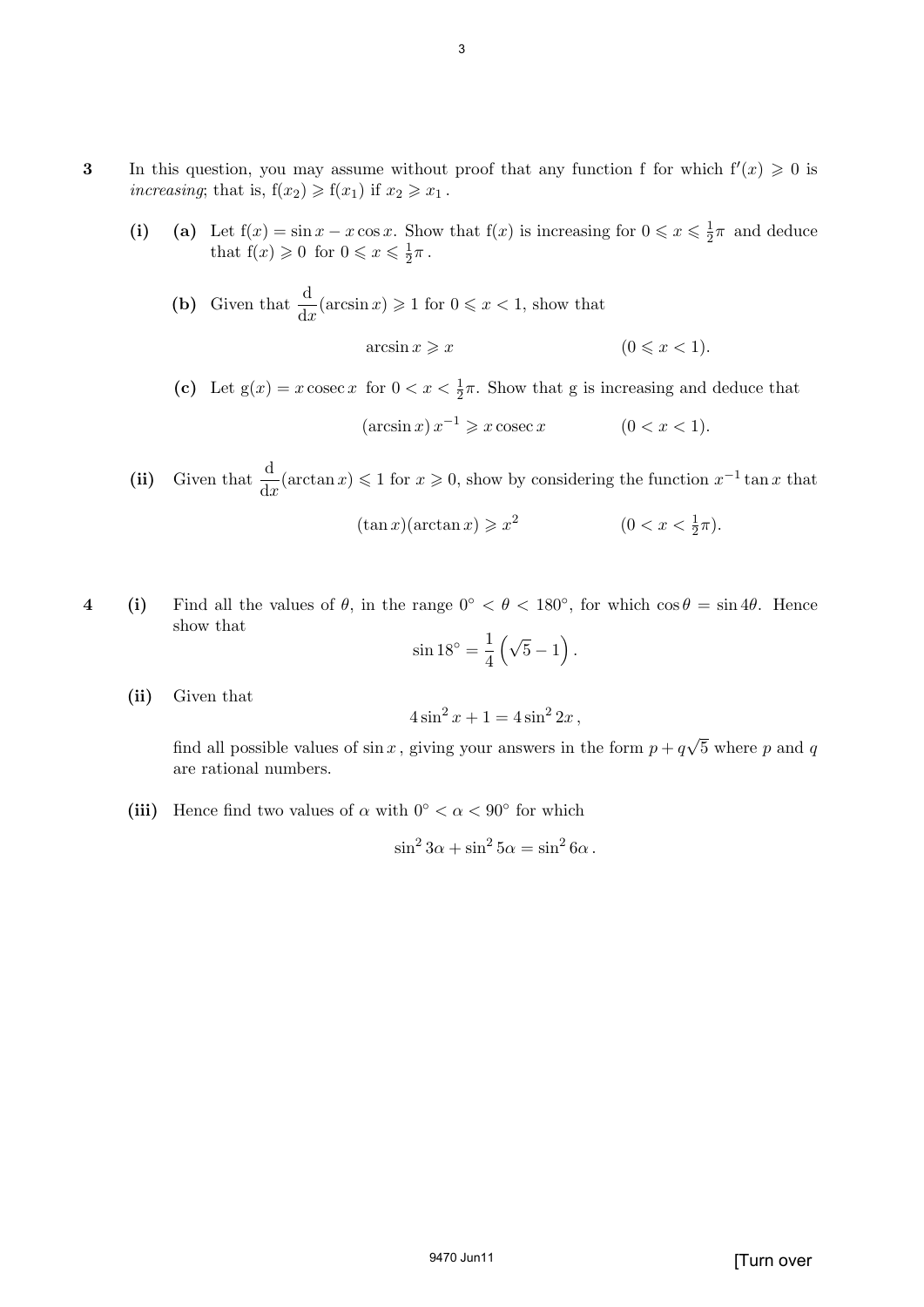**5** The points *A* and *B* have position vectors **a** and **b** with respect to an origin *O*, and *O*, *A* and *B* are non-collinear. The point *C*, with position vector **c**, is the reflection of *B* in the line through *O* and *A*. Show that **c** can be written in the form

$$
\mathbf{c} = \lambda \mathbf{a} - \mathbf{b}
$$

where  $\lambda = \frac{2 \mathbf{a} \cdot \mathbf{b}}{2 \mathbf{b}}$  $\frac{a \cdot b}{a \cdot a}$ .

The point *D*, with position vector **d**, is the reflection of *C* in the line through *O* and *B*. Show that **d** can be written in the form

$$
\mathbf{d} = \mu \mathbf{b} - \lambda \mathbf{a}
$$

for some scalar  $\mu$  to be determined.

Given that *A*, *B* and *D* are collinear, find the relationship between  $\lambda$  and  $\mu$ . In the case  $\lambda = -\frac{1}{2}$ 2 , determine the cosine of ∠*AOB* and describe the relative positions of *A*, *B* and *D*.

**6** For any given function f, let

$$
I = \int [f'(x)]^2 [f(x)]^n dx , \qquad (*)
$$

where *n* is a positive integer. Show that, if  $f(x)$  satisfies  $f''(x) = kf(x)f'(x)$  for some constant *k*, then (\*) can be integrated to obtain an expression for *I* in terms of  $f(x)$ ,  $f'(x)$ , *k* and *n*.

(i) Verify your result in the case  $f(x) = \tan x$ . Hence find

$$
\int \frac{\sin^4 x}{\cos^8 x} \, \mathrm{d}x \; .
$$

**(ii)** Find

$$
\int \sec^2 x (\sec x + \tan x)^6 dx.
$$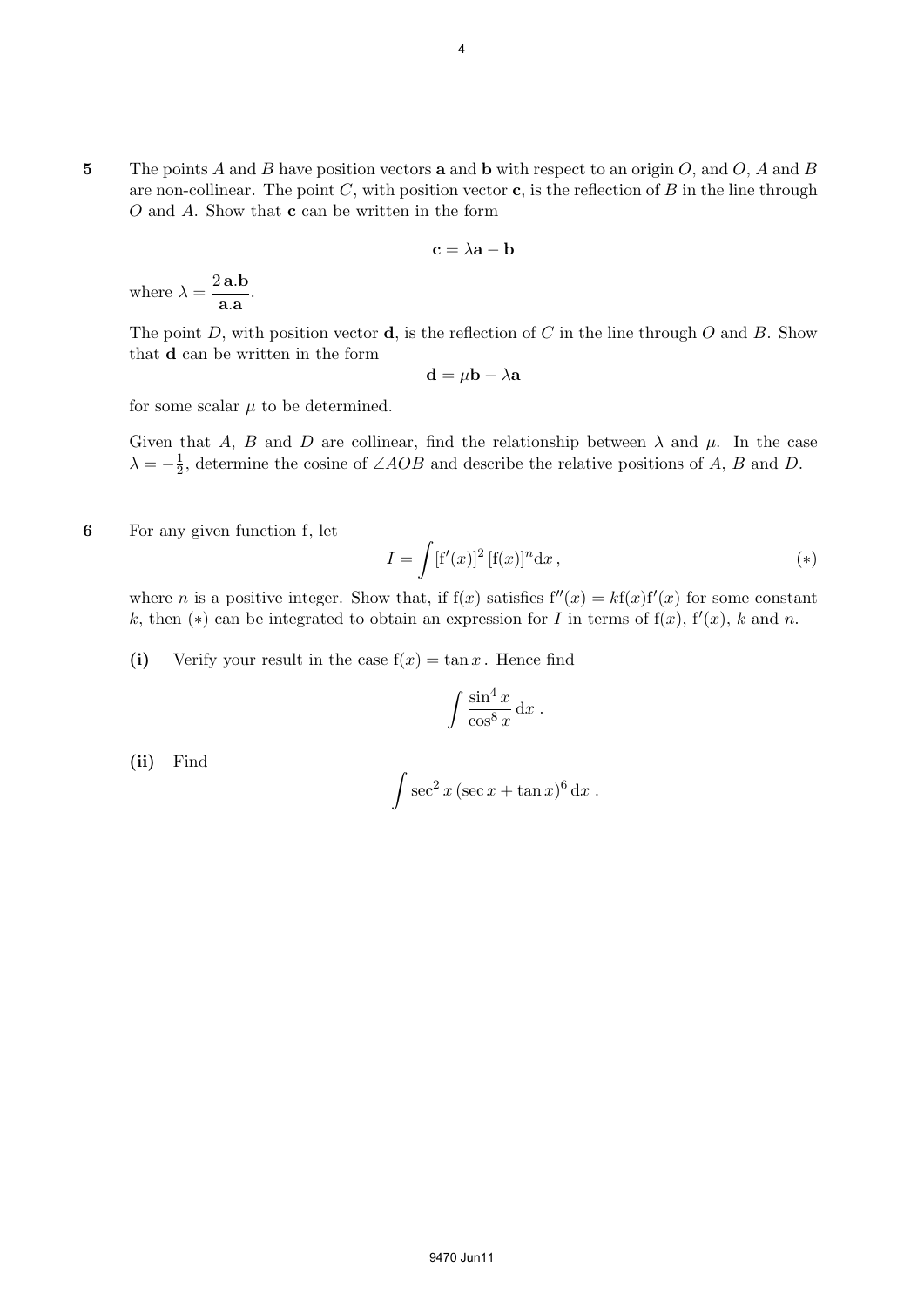**7** The two sequences  $a_0, a_1, a_2, \ldots$  and  $b_0, b_1, b_2, \ldots$  have general terms

$$
a_n = \lambda^n + \mu^n
$$
 and  $b_n = \lambda^n - \mu^n$ ,

respectively, where  $\lambda = 1 + \sqrt{2}$  and  $\mu = 1 - \sqrt{2}$ .

(i) Show that 
$$
\sum_{r=0}^{n} b_r = -\sqrt{2} + \frac{1}{\sqrt{2}} a_{n+1}
$$
, and give a corresponding result for  $\sum_{r=0}^{n} a_r$ .

**(ii)** Show that, if *n* is odd,

$$
\sum_{m=0}^{2n} \left( \sum_{r=0}^{m} a_r \right) = \frac{1}{2} b_{n+1}^2 ,
$$

and give a corresponding result when *n* is even.

**(iii)** Show that, if *n* is even,

$$
\left(\sum_{r=0}^{n} a_r\right)^2 - \sum_{r=0}^{n} a_{2r+1} = 2,
$$

and give a corresponding result when *n* is odd.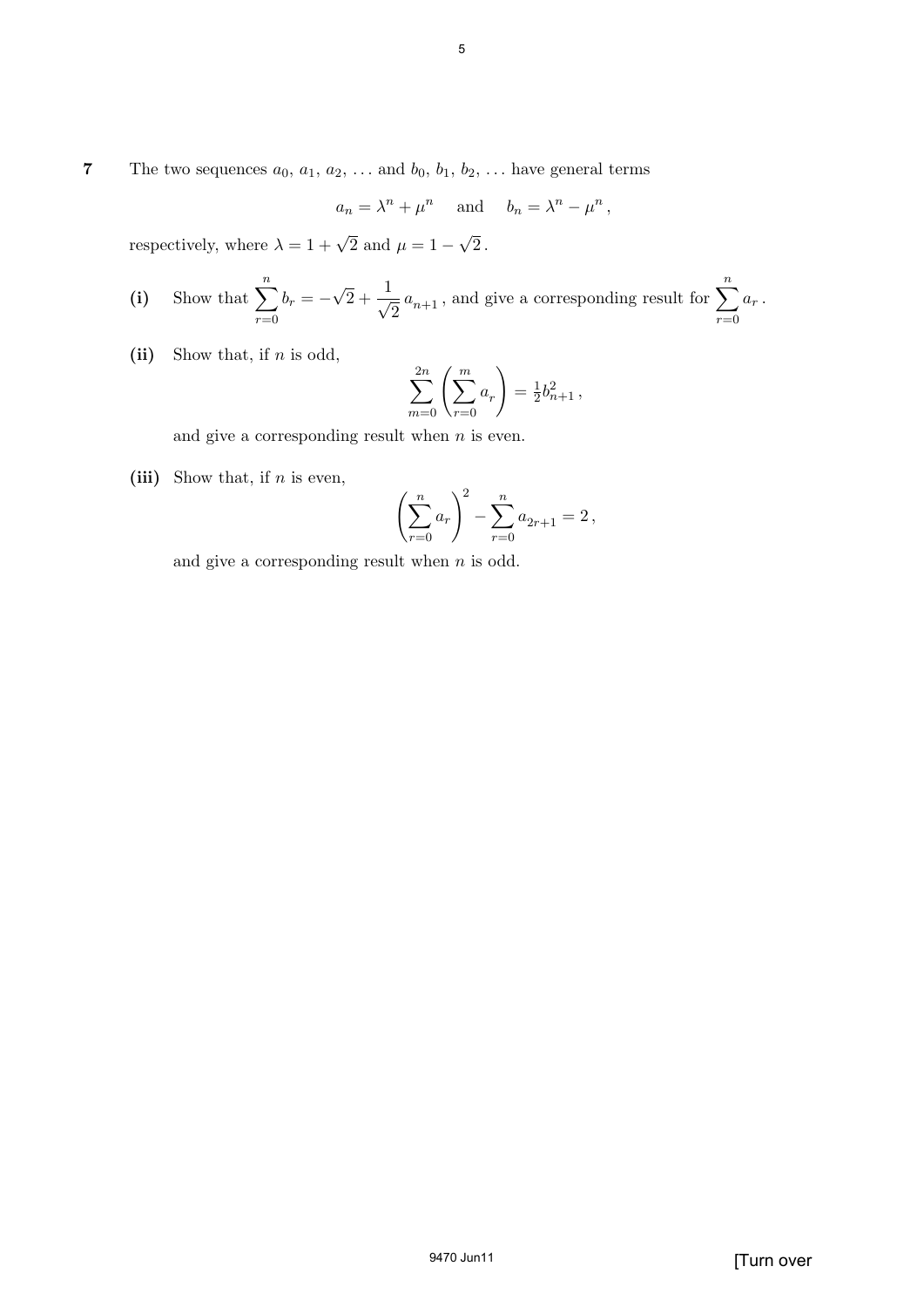**8** The end *A* of an inextensible string *AB* of length *π* is attached to a point on the circumference of a fixed circle of unit radius and centre *O*. Initially the string is straight and tangent to the circle. The string is then wrapped round the circle until the end *B* comes into contact with the circle. The string remains taut during the motion, so that a section of the string is in contact with the circumference and the remaining section is straight.

Taking *O* to be the origin of cartesian coordinates with *A* at  $(-1,0)$  and *B* initially at  $(-1,\pi)$ , show that the curve described by *B* is given parametrically by

$$
x = \cos t + t \sin t, \qquad y = \sin t - t \cos t,
$$

where *t* is the angle shown in the diagram.



Find the value,  $t_0$ , of  $t$  for which  $x$  takes its maximum value on the curve, and sketch the curve.

Use the area integral  $\int y \frac{\mathrm{d}x}{\mathrm{d}x}$  $\frac{d\mathbf{x}}{dt}$  d*t* to find the area between the curve and the *x* axis for  $\pi \geq t \geq t_0$ .

Find the area swept out by the string (that is, the area between the curve described by *B* and the semicircle shown in the diagram).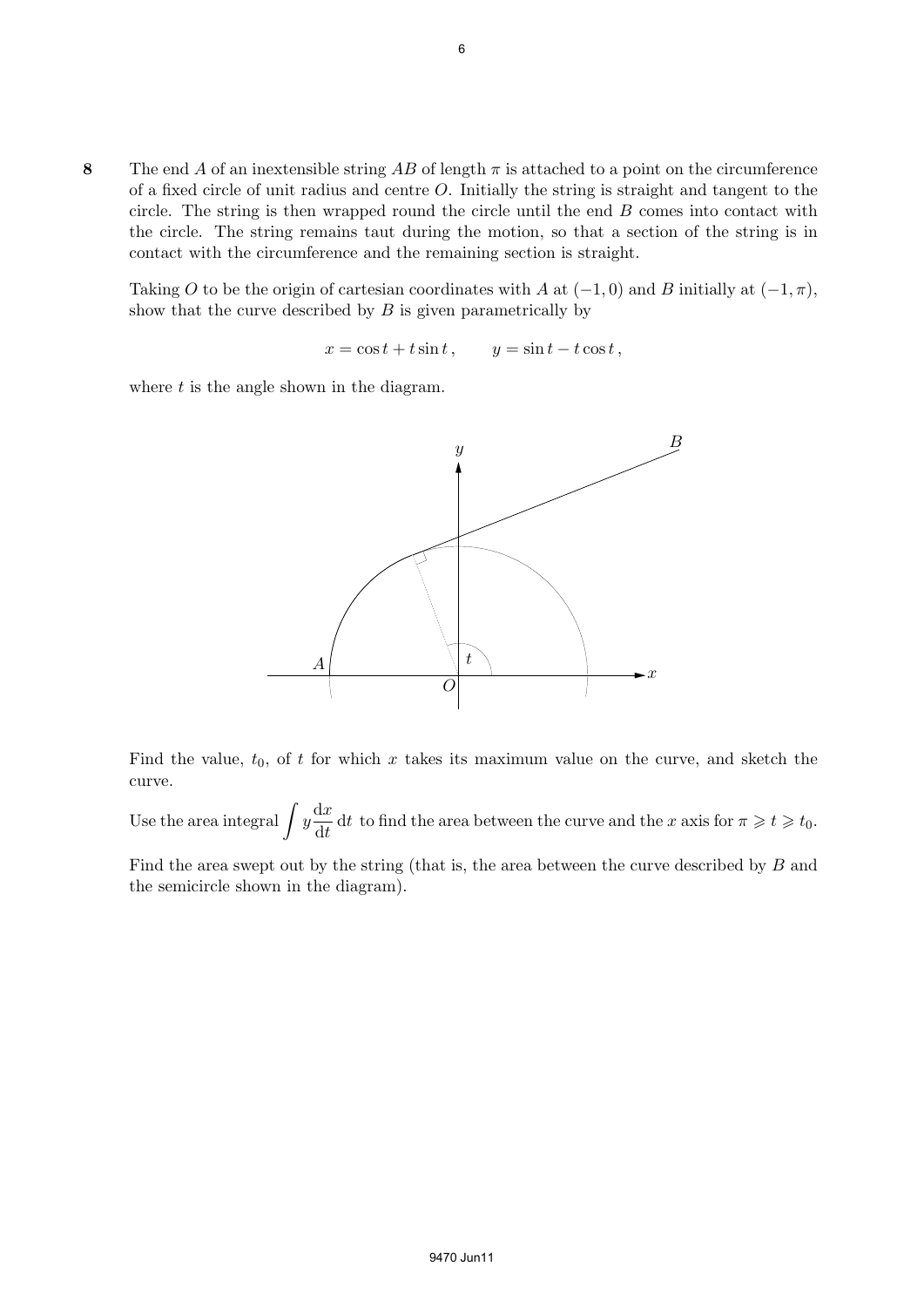# **Section B: Mechanics**

**9** Two particles, *A* of mass 2*m* and *B* of mass *m*, are moving towards each other in a straight line on a smooth horizontal plane, with speeds 2*u* and *u* respectively. They collide directly. Given that the coefficient of restitution between the particles is  $e$ , where  $0 < e \leq 1$ , determine the speeds of the particles after the collision.

After the collision, *B* collides directly with a smooth vertical wall, rebounding and then colliding directly with *A* for a second time. The coefficient of restitution between *B* and the wall is f, where  $0 < f \leq 1$ . Show that the velocity of B after its second collision with A is

$$
\frac{2}{3}(1-e^2)u - \frac{1}{3}(1-4e^2)fu
$$

towards the wall and that *B* moves towards (not away from) the wall for all values of *e* and *f*.

**10** A particle is projected from a point on a horizontal plane, at speed *u* and at an angle *θ* above the horizontal. Let *H* be the maximum height of the particle above the plane. Derive an expression for  $H$  in terms of  $u, g$  and  $\theta$ .

A particle *P* is projected from a point *O* on a smooth horizontal plane, at speed *u* and at an angle  $\theta$  above the horizontal. At the same instant, a second particle R is projected horizontally from *O* in such a way that *R* is vertically below *P* in the ensuing motion. A light inextensible string of length  $\frac{1}{2}H$  connects *P* and *R*. Show that the time that elapses before the string becomes taut is

$$
(\sqrt{2}-1)\sqrt{H/g}.
$$

When the string becomes taut, *R* leaves the plane, the string remaining taut. Given that *P* and *R* have equal masses, determine the total horizontal distance, *D*, travelled by *R* from the moment its motion begins to the moment it lands on the plane again, giving your answer in terms of  $u, g$  and  $\theta$ .

Given that  $D = H$ , find the value of  $\tan \theta$ .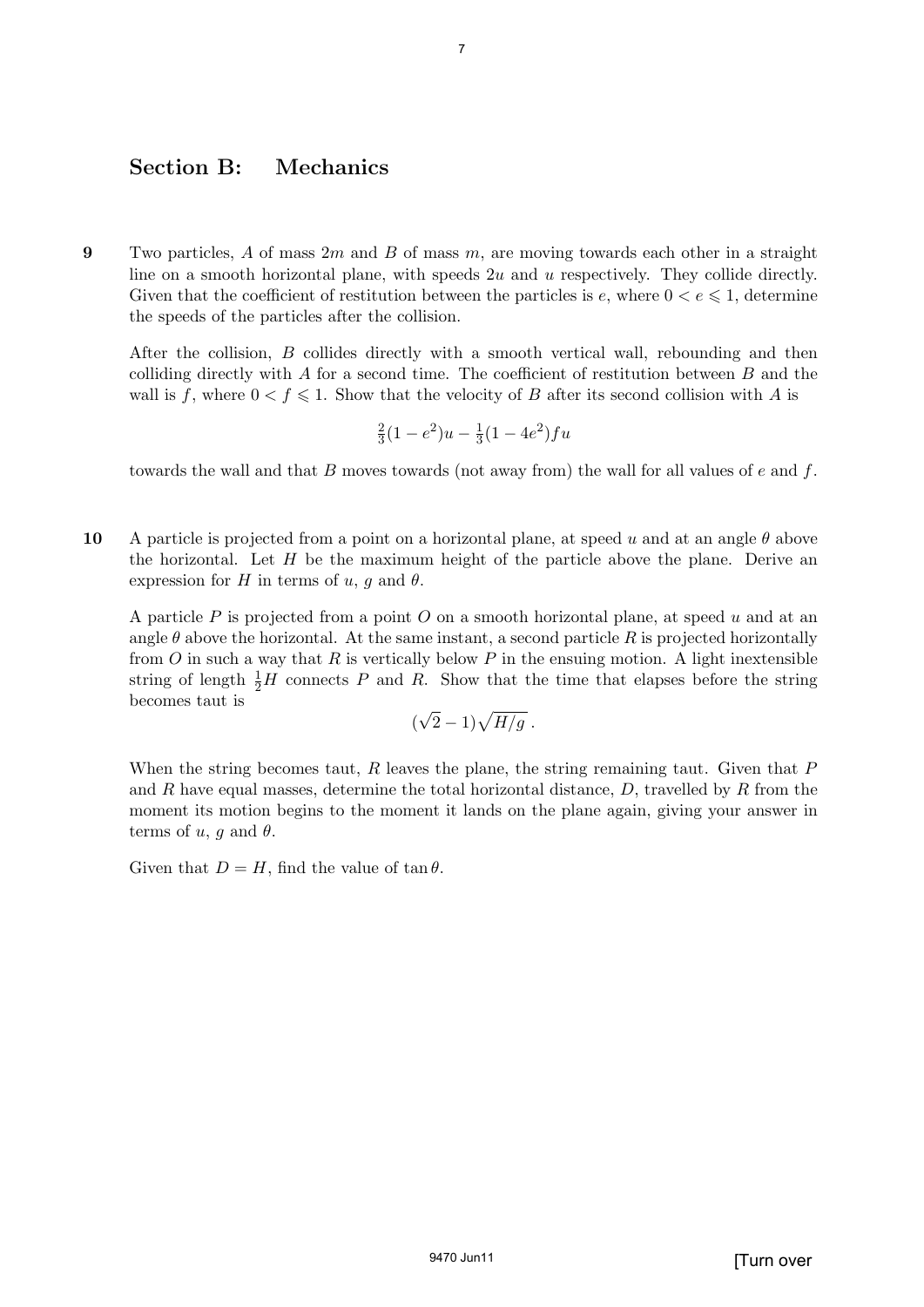**11** Three non-collinear points *A*, *B* and *C* lie in a horizontal ceiling. A particle *P* of weight *W* is suspended from this ceiling by means of three light inextensible strings *AP*, *BP* and *CP*, as shown in the diagram. The point  $O$  lies vertically above  $P$  in the ceiling.



The angles *AOB* and *AOC* are  $90^\circ + \theta$  and  $90^\circ + \phi$ , respectively, where  $\theta$  and  $\phi$  are acute angles such that  $\tan \theta = \sqrt{2}$  and  $\tan \phi = \frac{1}{4}$ 4 *√* 2.

The strings  $AP$ ,  $BP$  and  $CP$  make angles  $30^{\circ}$ ,  $90^{\circ} - \theta$  and  $60^{\circ}$ , respectively, with the vertical, and the tensions in these strings have magnitudes *T*, *U* and *V* respectively.

**(i)** Show that the unit vector in the direction PB can be written in the form

$$
-\frac{1}{3}\mathbf{i}-\frac{\sqrt{2}}{3}\mathbf{j}+\frac{\sqrt{2}}{\sqrt{3}}\mathbf{k},
$$

where **i** , **j** and **k** are the usual mutually perpendicular unit vectors with **j** parallel to *OA* and **k** vertically upwards.

- **(ii)** Find expressions in vector form for the forces acting on *P*.
- (iii) Show that  $U = \sqrt{6}V$  and find *T*, *U* and *V* in terms of *W*.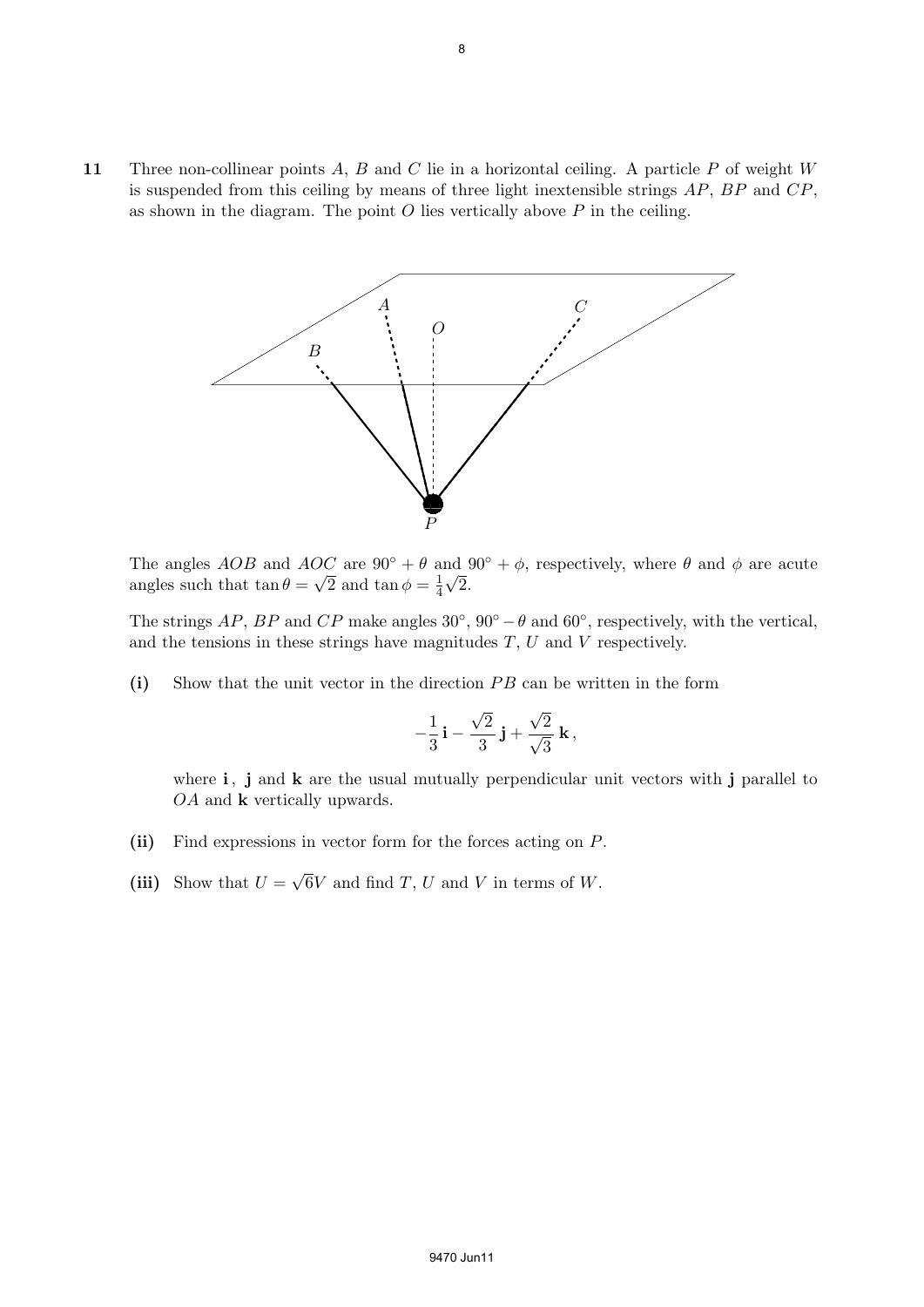# **Section C: Probability and Statistics**

**12** Xavier and Younis are playing a match. The match consists of a series of games and each game consists of three points.

Xavier has probability *p* and Younis has probability  $1 - p$  of winning the first point of any game. In the second and third points of each game, the player who won the previous point has probability *p* and the player who lost the previous point has probability 1 *− p* of winning the point. If a player wins two consecutive points in a single game, the match ends and that player has won; otherwise the match continues with another game.

(i) Let *w* be the probability that Younis wins the match. Show that, for  $p \neq 0$ ,

$$
w = \frac{1 - p^2}{2 - p}.
$$

Show that  $w > \frac{1}{2}$  if  $p < \frac{1}{2}$ , and  $w < \frac{1}{2}$  if  $p > \frac{1}{2}$ . Does *w* increase whenever *p* decreases?

- **(ii)** If Xavier wins the match, Younis gives him *£*1; if Younis wins the match, Xavier gives him *£k*. Find the value of *k* for which the game is fair in the case when  $p = \frac{2}{3}$  $\frac{2}{3}$ .
- (iii) What happens when  $p = 0$ ?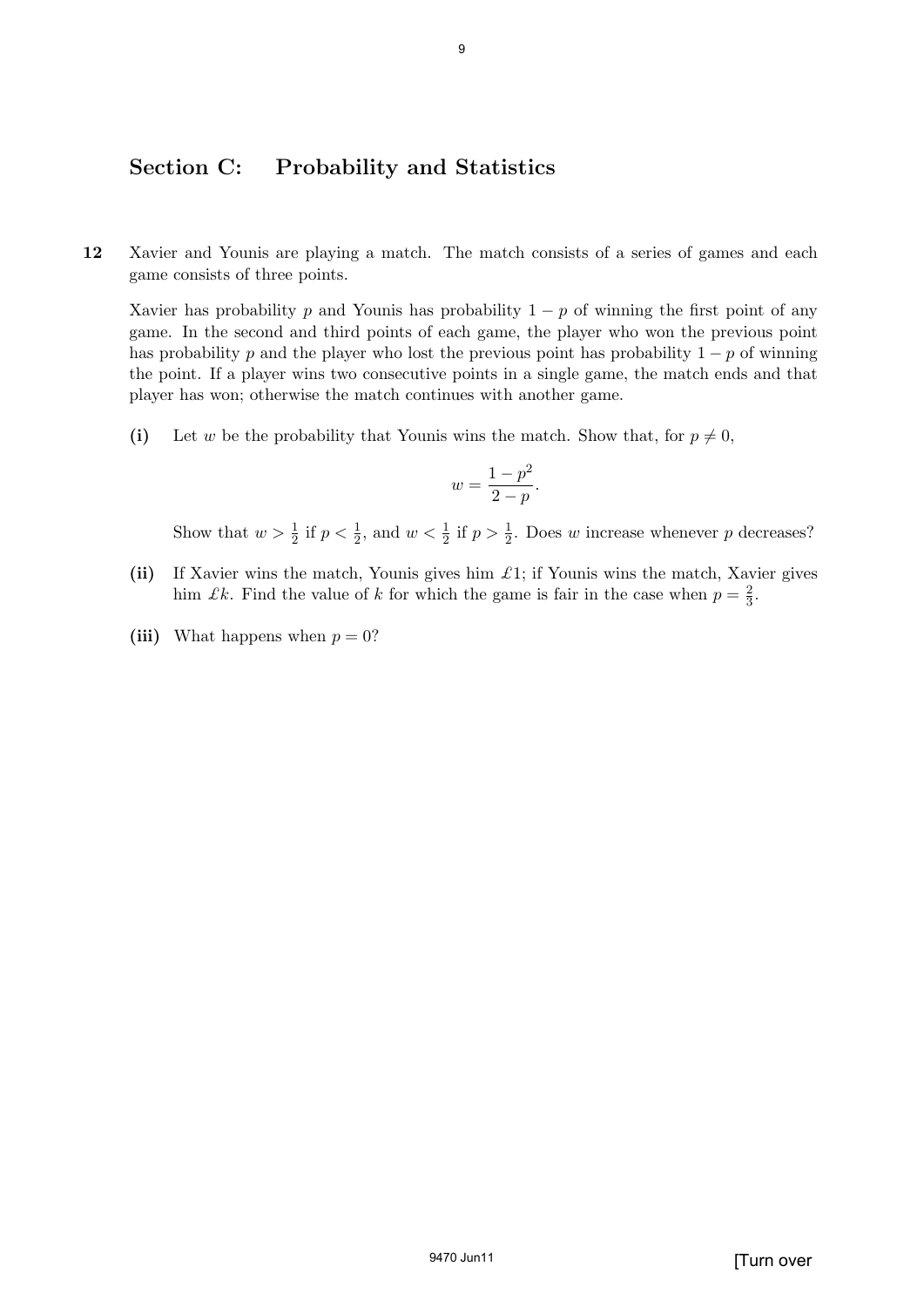#### **13** What property of a distribution is measured by its *skewness*?

**(i)** One measure of skewness, *γ*, is given by

$$
\gamma = \frac{\mathrm{E}\left((X-\mu)^3\right)}{\sigma^3} \,,
$$

where  $\mu$  and  $\sigma^2$  are the mean and variance of the random variable *X*. Show that

$$
\gamma = \frac{E(X^3) - 3\mu\sigma^2 - \mu^3}{\sigma^3}.
$$

The continuous random variable *X* has probability density function f where

$$
f(x) = \begin{cases} 2x & \text{for } 0 \leq x \leq 1, \\ 0 & \text{otherwise.} \end{cases}
$$

Show that for this distribution  $\gamma = -\frac{2\sqrt{2}}{5}$  $\frac{6}{5}$ .

**(ii)** The *decile skewness*, *D*, of a distribution is defined by

$$
D = \frac{F^{-1}(\frac{9}{10}) - 2F^{-1}(\frac{1}{2}) + F^{-1}(\frac{1}{10})}{F^{-1}(\frac{9}{10}) - F^{-1}(\frac{1}{10})},
$$

where F*−*<sup>1</sup> is the inverse of the cumulative distribution function. Show that, for the above distribution,  $D = 2 - \sqrt{5}$ .

The *Pearson skewness*, *P*, of a distribution is defined by

$$
P=\frac{3(\mu-M)}{\sigma}\,,
$$

where *M* is the median. Find *P* for the above distribution and show that  $D > P > \gamma$ .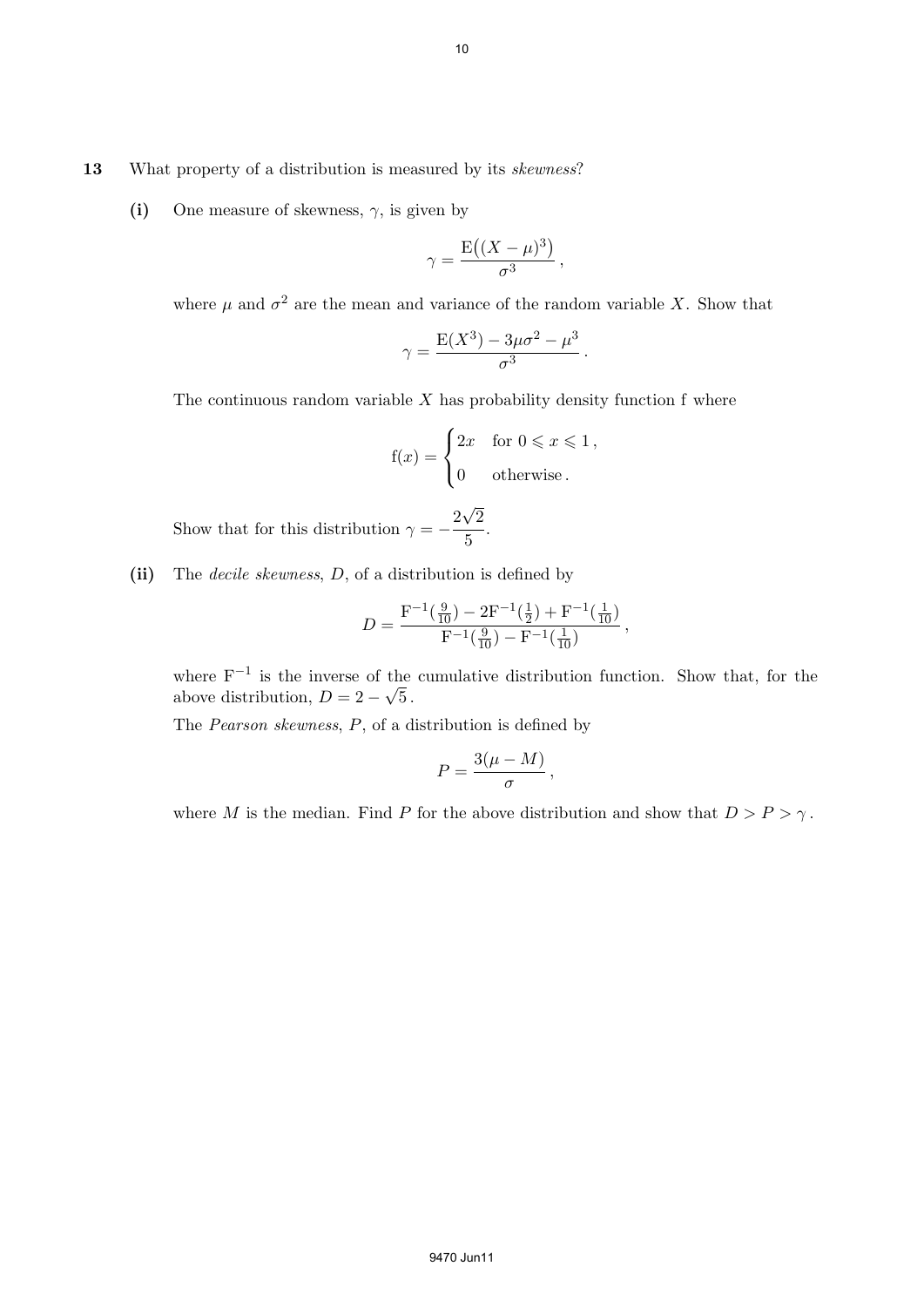**BLANK PAGE** 

11